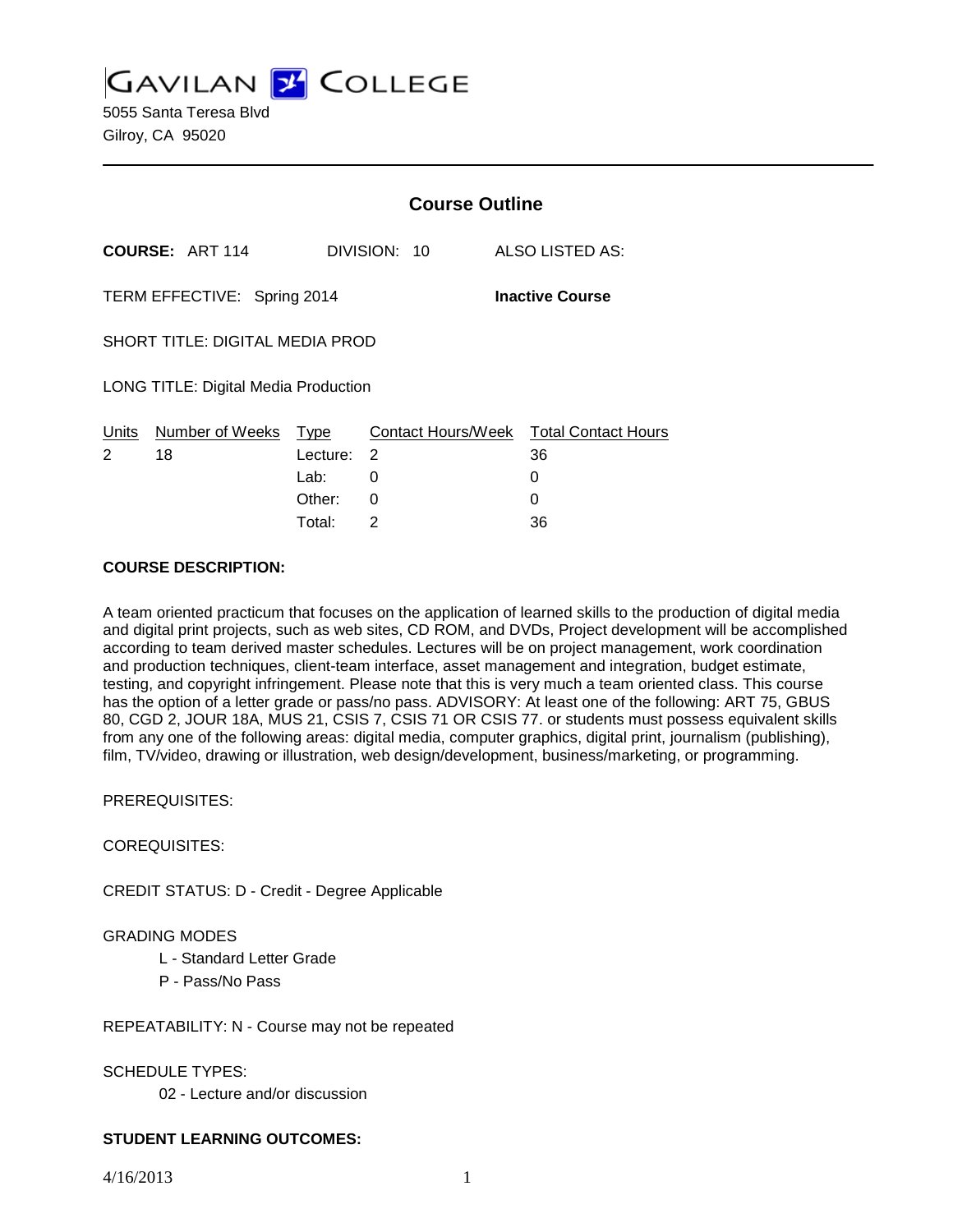1. The students will be able to work in a team oriented environment

for the production of digital media or digital print projects.

2. They will know how to function in various roles (e.g., producer, project manager, production specialist, designer, marketing

specialist) needed for DM production.

3. They will be able to explain basic copyright infringement considerations, scheduling terminology, asset management

techniques, client relations, and team psychology.

4. The students will be able to describe the whole production process.

# **CONTENT, STUDENT PERFORMANCE OBJECTIVES, OUT-OF-CLASS ASSIGNMENTS**

Inactive Course: 03/25/2013

# CONTENT:

## Weeks 1-2

4 Lecture: Introduction to class and the Digital Media and Digital Print production and development process. Discussion of the players, team members, and staff. Education and skills needed for each team member. Overview of production schedule and budgets. Types of projects that the class will work one. Description and need for the project proposal and project management.

8 Hours Out of Class Assignments: Read handouts on project timelines and milestones. Study list of roles and be prepared to describe roles that you would like to "play." Search the campus for any projects that departments will need produced. Bring a short description to third class meeting. Break into teams and study a commercial product. Write a team report and be prepared as a team to present a critique to the class.

### Weeks 3-4

4 Lecture: Team selection - students break into teams. Teams meet and discuss which projects to work on. The producer-client relationship is studied in detail. The duties of the project manager are discussed in detail. 8 Out of Class Assignments: Meet as a team outside of class to decide team member roles. Producer meets with client of project, then with team members. Team is required to write a description of project and present it to class.

## Weeks 5-6

4 Lecture: Developing a project proposal. What the client desires. Developing a time line and estimating a budget in Gavilan virtual dollars. Asset management and development. Copyright issues. Team project proposal presentations and critique. The role of the creative director and asset manager. Types of asset management software. 8 Out of Class Assignments: Students meet in teams and write an asset list, schedule, budget, and project proposal. Team members solidify roles.

## Weeks 7-8

4 Lecture: Defining the prototype and the importance it plays in the development process. Team presentations of signed proposals. 8 Out of Class Assignments: After proposal approval by class, producer then takes the proposal to client for signoff. Teams meet to begin design of prototype and prepare to present description to next class.

#### Weeks 9-10

4 Lecture: Teams present on first prototype for critiques Team and project problems are discussed. Copyright infringement is discussed in detail. 8 Out of Class Assignments: Teams work on prototype, assets, and copyright issues. Get ready to present completed prototype to class for critique.

## Weeks 11-12

4 Lecture: Preparing assets for integration. Different file types used for different media. Getting assets from the client. Preparing the final prototype and getting signoff from the client. Teams present final prototype to class. Teams report signoff by the client. 8 Out of Class Assignments: Students continue working as a team developing the prototype and assets. Project manager keeps track of the schedule and costs. Asset manager prepares report on assets for class. Creative director prepares report on design to the class. Producer meets with client for prototype signoff.

Weeks 13-14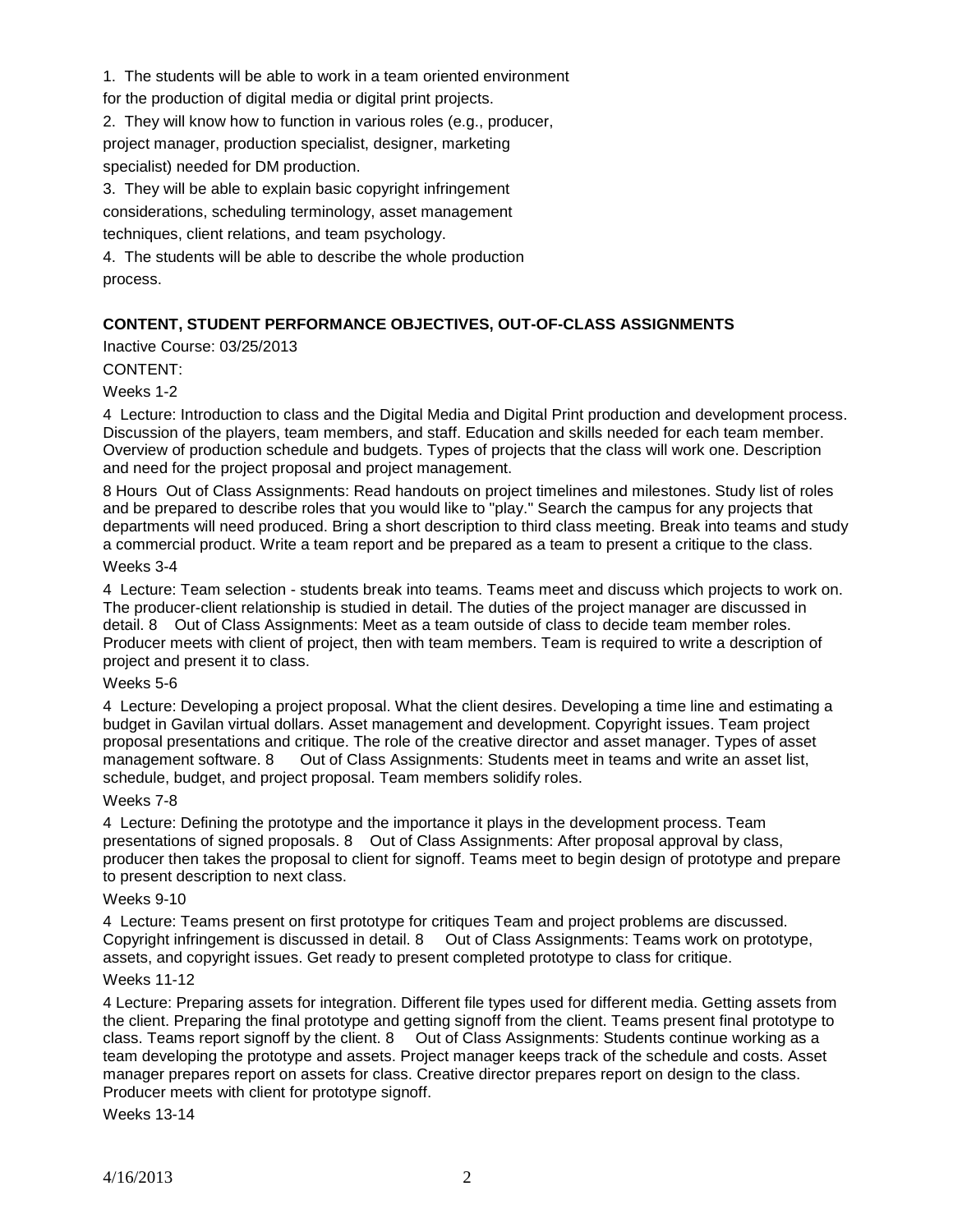4 Lecture: Prototype signoff reports given by the producer. Asset managers report progress. Creative directors describe new designs. Production problems are discussed. Advanced hardware and software tools are described. The alpha test. 8 Out of Class Assignments: Team members continue developing projects. Team prepares for next report. Producer keeps client abreast of any design issues or problems. Project manager keeps track of costs and timeline. Prepares team for next milestone and alpha testing.

### Weeks 15-16

4 Lecture: The beta test: getting testers, preparing the test plan, and working with the client in the process.<br>Getting the credits list and designing screen. Presenting the beta test plan to the class for critique. 8 Out Getting the credits list and designing screen. Presenting the beta test plan to the class for critique. 8 of Class Assignments: Write the beta test plan. Prepare project for beta test distribution. Contact testers and deliver product and bug report forms. Collect bug reports and correct problems in the project. Producer gets client signoff for beta test version.

### Weeks 17

2 Lecture: Developing the golden master. Presenting the golden master to the class. Final production problems and possible solutions. Totaling the costs and preparing the bill. Delivering the golden master to the client for signoff. 4 Out of Class Assignments: Teams prepare golden master. Producer presents it to the client for signoff. Producer hands the client the bill in Gavilan virtual dollars.

#### Weeks 18

2 Final Exam and product presentations. Product completion party.

STUDENT PERFORMANCE OBJECTIVES:

### Weeks 1-2

Students will be able to explain what goes into developing a digital media or digital print project. They will be able to analyze a small project in order to construct a production schedule and know what software programs can be helpful. They can draw a small Gant chart. They will be able to assess their skills and decide what roles they can play as a team member. They can structure their job search or advanced education towards certain team players. They can explain the importance of project management.

## Weeks 3-4

Students will be able to act as team members. Students can describe the importance of good clientproducer relations. They will be able to work as a team and produce a project description.

#### Weeks 5-6

Students work as a team to formulate important documents for project production. They each will be able to function as key players (e.g., project manager, create director, producer in the development process.

### Weeks 7-8

Students will be able to work in a team to generate a proposal, get it signed off, and describe different types of prototypes. They will be able to design as a team. They will be able to give and take in the decision process.

#### Weeks 9-10

Students again practice skills as production team players, switching roles as needed. They can explain the methods to get approval for asset use. They will be able to describe the steps needed to copyright their own team project.

#### Weeks 11-12

Students can apply methods for project refinement and creative team design. Students will be able to work with outside client in the process. Students can analyze project and determine needed file types for media integration.

#### Weeks 13-14

Students continue honing their skills in Digital Media project production. Students will be able to describe the strategy used for alpha testing. They can prepare the media to do alpha testing and present the alpha product to the client for signoff.

#### Weeks 15-16

Students will be able to describe working under pressure and strict deadlines. They will be able as a team to prepare a beta test procedure, distribute the beta version to testers and analyze bug reports in order to produce a bug free product ready for golden master.

#### Weeks 17

Students will be able to finalize a project for client signoff. They will be able to assess their roles in the final production process. They will be able to describe the importance of keeping their heads together as a team.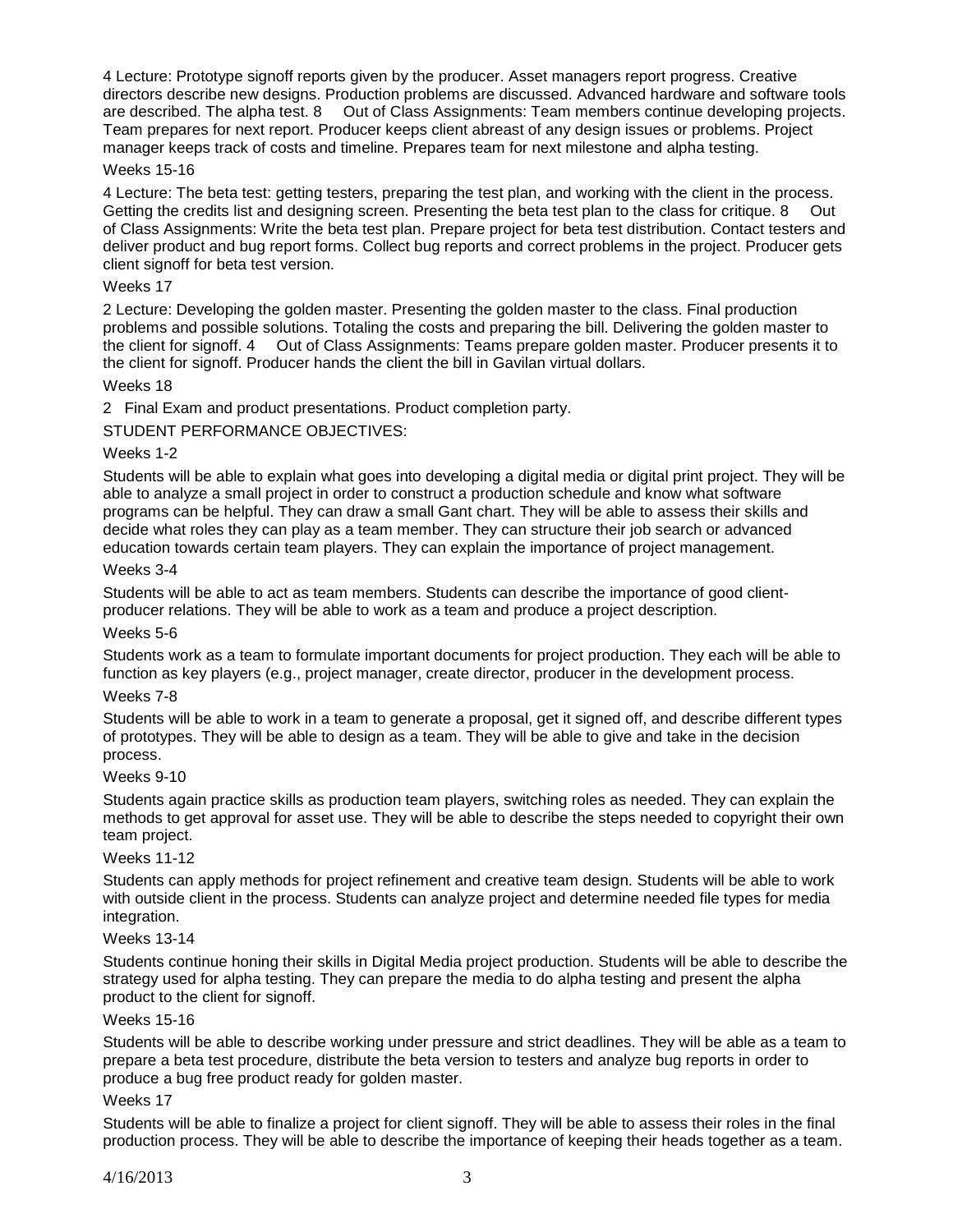## **METHODS OF INSTRUCTION:**

Lecture, examples of others work, field research, readings in professional journals, and performance.

## **METHODS OF EVALUATION:**

The types of writing assignments required: Written homework The problem-solving assignments required: Field work **Quizzes** The types of skill demonstrations required: Class performance Field work Other: Team produced projects. Teamwork skills. The types of objective examinations used in the course: Multiple choice True/false **Completion** Other category: Students will evaluate their own projects and team members as listed in category 3 above. The basis for assigning students grades in the course: Writing assignments: 10% - 30% Problem-solving demonstrations: 10% - 30% Skill demonstrations: 50% - 70% Objective examinations: 10% - 30% Other methods of evaluation: 0% - 0%

#### **REPRESENTATIVE TEXTBOOKS:**

Handouts from the instructor. Reading level of text: College grade. Other Materials Required to be Purchased by the Student: ZIP disk, CDR media

## **ARTICULATION and CERTIFICATE INFORMATION**

Associate Degree: GAV C1, effective 200170 CSU GE: IGETC: CSU TRANSFER: Transferable CSU, effective 200170 UC TRANSFER: Not Transferable

## **SUPPLEMENTAL DATA:**

Basic Skills: N